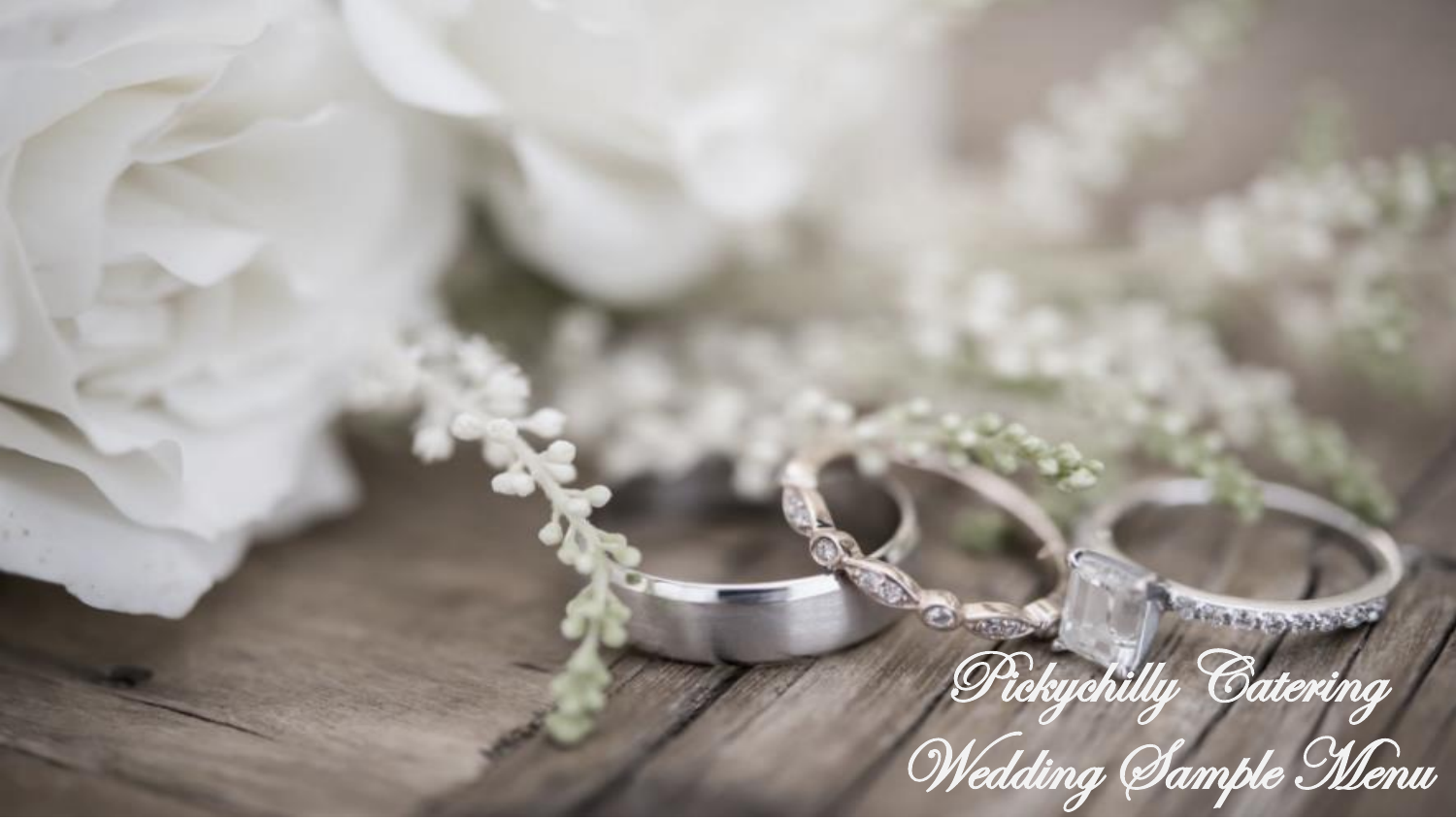

**Pricing is between \$15-\$25 per person and is based on 100 guests.**

Our gold menu is a buffet menu that includes an array of appetizers, salads Du Jour and entrées. Additionally, this sample wedding package includes t food table setting and disposable Tableware.

#### **TWO STATIONARY APPETIZERS**

Sausage and cheese platter Vegetable crudité Corporate bruschetta Chip and Guacamole Bites

# **TWO-ENTRÉE BUFFET**

Chicken champagne White wine lemon-dill salmon Mashed potatoes Vegetable medley Tossed garden salad Mixed bread basket \**Optional vegetarian entrée/ pasta dish available Each additional entree is \$0.50 per guest*



#### **INCLUDED EQUIPMENT**

Disposable food buffet equipment *Chafers and fuel recommended at \$5 a piece*

#### **RENTALS**

Limited china, drinkware and flatware Package based on venue providing food service tables, guest dining tables and chairs. *Pricing Varies for rentals*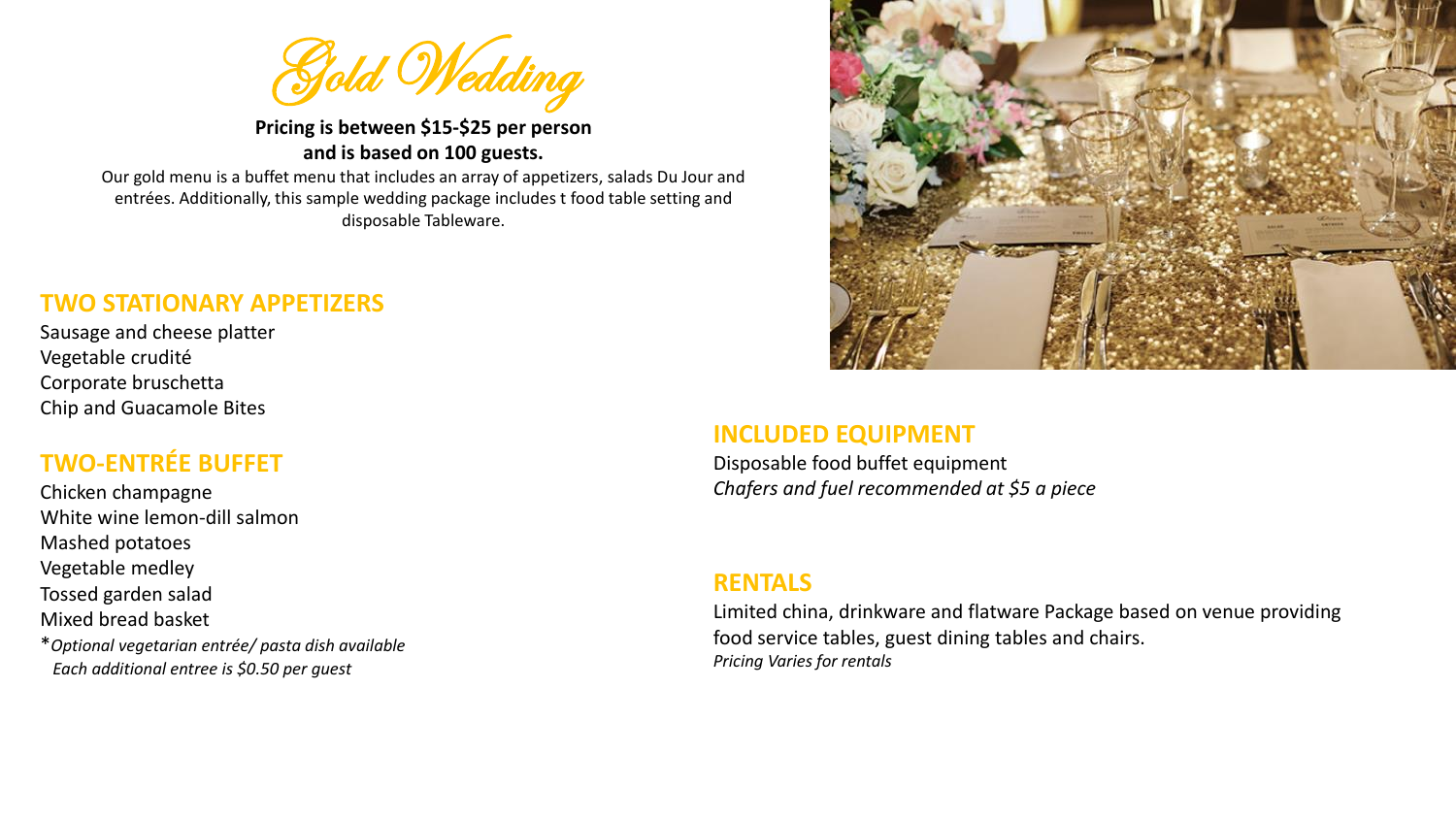

**Pricing is between \$25-\$35 per person and is based on 100 guests.**

Our platinum menu is a buffet menu that includes an array of hors d'oeuvres, appetizers, entrée, desserts and beverages. Additionally, this sample wedding package includes serving staff and upscale rental items.

# **CHILLED PASSED HORS D'OEUVRES**

Prosciutto-wrapped asparagus Petite caprese skewers

#### **HOT PASSED HORS D'OEUVRES**

Feta and sun-dried tomato Baby Red Cocktail Meatball

#### **ONE STATIONARY APPETIZERS**

Chicken Satay Hummus and pita tray (DF/VV) Croque-Monsieur Spinach Balls

# **ONE ENTRÉE BUFFET**

Herb-roasted chicken Mashed potatoes Mashed sweet potatoes Vegetable medley Herb-crusted pork loin \**Tossed garden salad and fresh Homestyle Dinner Rolls added*

# **BEVERAGES**

Sodas, mixers, bottled water \**Pickychilli Catering must provide service staff if client is providing alcoholic beverages* 

#### **DESSERTS**

Petite cookies Mini cupcakes Fresh Fruit

**INCLUDED EQUIPMENT** Upscale food buffet equipment

## **RENTALS**

Limited china and flatware Package based on venue providing food service tables, guest dining tables and chairs. Disposable glassware provided.

*Each additional appetizer or entree is \$0.50 per guest Staff based on 4 hours, additional hours is \$25/h per Staff*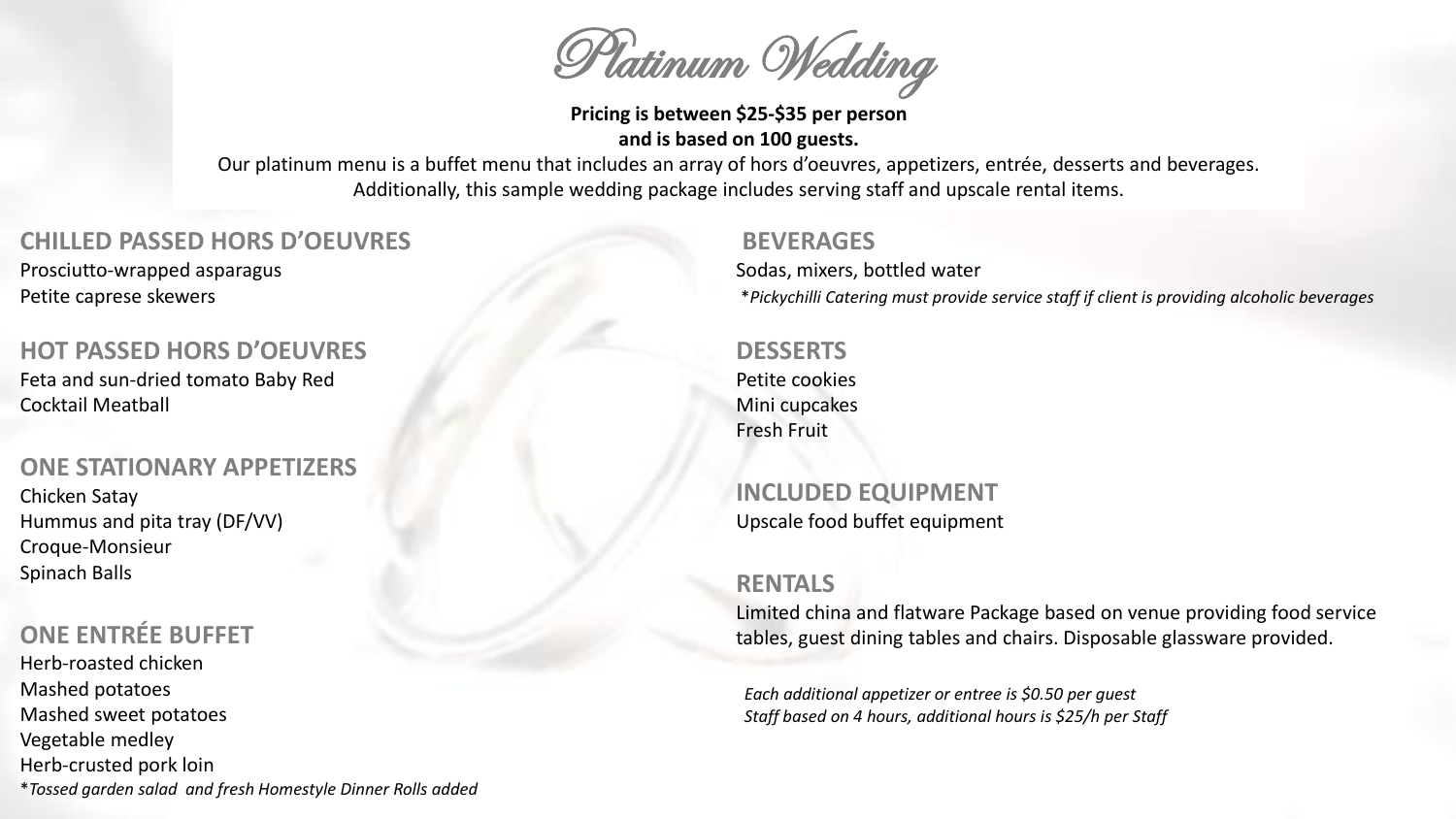

#### **Pricing is between \$40-\$50 per person and is based on 150 guests.**

Our diamond plus menu includes an array of hors d'oeuvres, plated entrées, desserts and beverages. Additionally, this sample wedding package includes service staff, upscale rentals and some decor elements.

## **PASSED HORS D'OEUVRES**

Cherry tomatoes with bacon aioli Crab cakes

#### **TWO STATIONARY APPETIZERS**

Antipasti Skewers BBQ Shrimps Toasts Seven Heaven Chicken Wings Croque Monsieur Spinach Balls

# **PLATED SINGLE ENTRÉE CHOICE**

Mixed bread basket Waldorf chopped salad Herb-marinated and roasted tenderloin with red wine demi-glace

#### *-or-*

Parmesan breaded chicken with shaved fennel and arugula salad and lemon Beurre Blanc Roasted fingerling potatoes , Steamed asparagus Vegetarian Option:

Stuffed Portobello with roasted spinach, Peruvian potatoes with thyme and crispy shallots

#### **BEVERAGES**

Sodas, mixers, bottled water, juice and lemonade service \**Pickychilli Catering must provide service staff if client is providing alcoholic beverages* 

#### **DESSERTS**

Assorted sweets table Tea or premium coffee service Mixed fruits kabobs

#### **INCLUDED EQUIPMENT**

Upscale food buffet equipment

## **RENTALS**

China, flatware, glassware package based on venue providing food service tables, guest dining tables and chairs.

*\*Staff based on 4 hours, additional hours is \$25/h per Staff Each additional appetizer is \$0.50 per guest*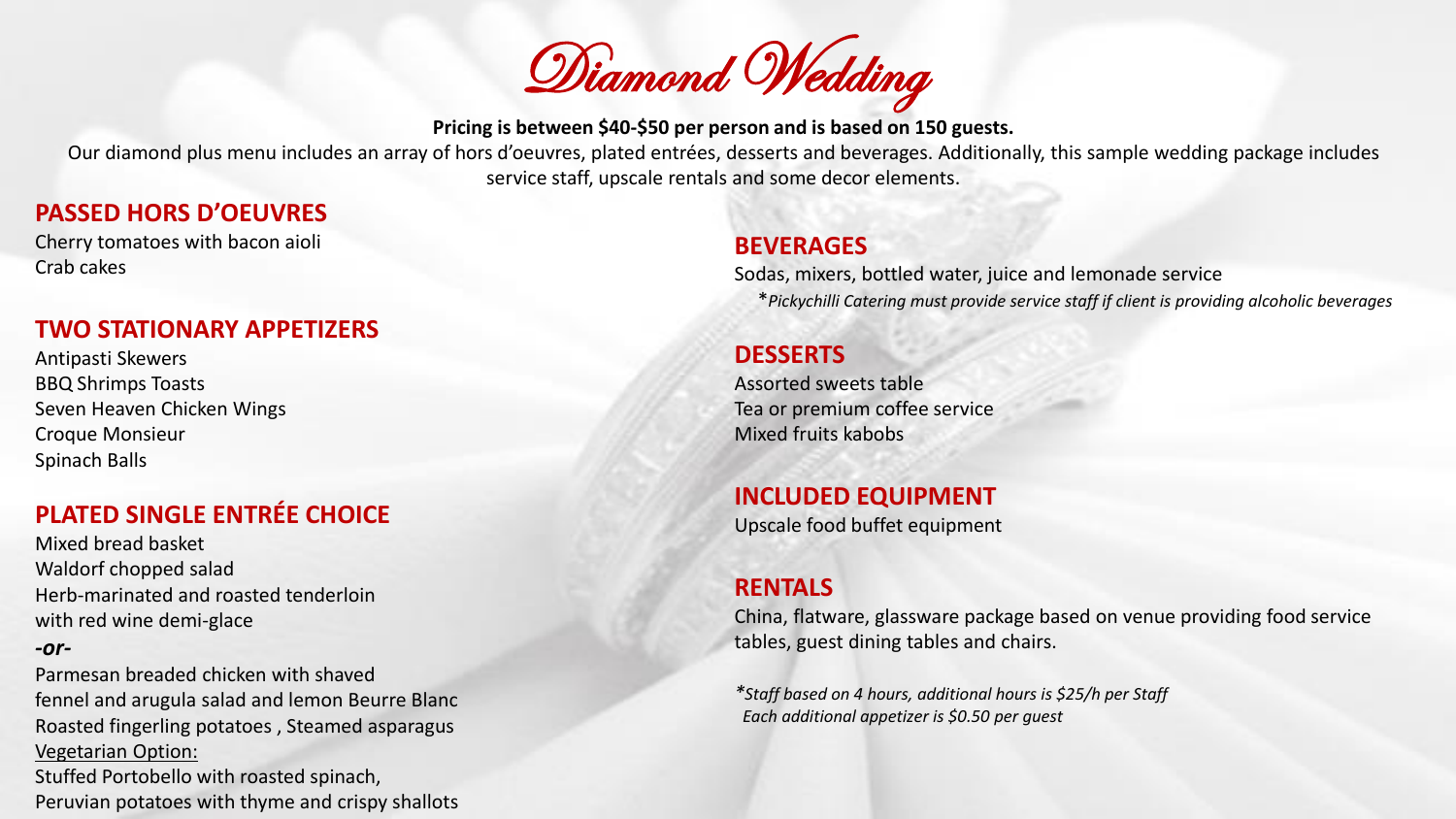

In addition to designing menus for your wedding reception, Pickychilli Catering also offers an array of supplementary services described below. If we have not listed a particular service in which you are interested, please contact us. We have developed very strong relationships with amazing partners with whom we may be able to collaborate and make that particular wedding wish come true.

# **CATERING AND PLANNING FOR OTHER WEDDING EVENTS**

Engagement party, bridal shower, next day brunch, rehearsal dinner

# **ADDITIONAL SERVICES**

Venue coordination and selection, Passing trays, Serving trays, Chafing dishes, Cake servers and all utensils

# **COORDINATION AND REFERRALS FOR**

Wedding Officiate Wedding Planner Photographer Photo booth Videographer Wedding cake Florist DJ/band Etc…

www.pickychillicatering.com